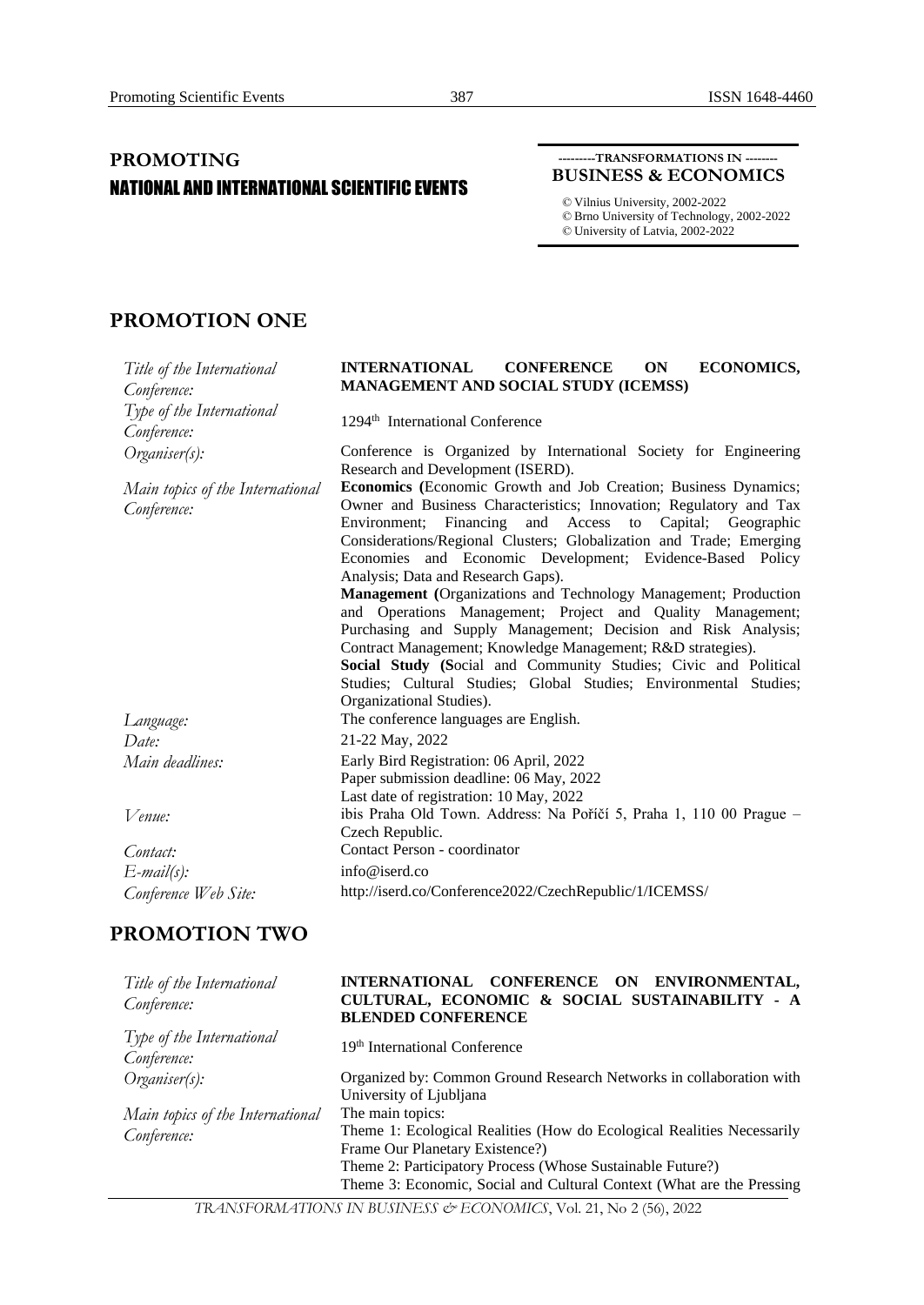|                      | Demands of Our Time?)                                                |
|----------------------|----------------------------------------------------------------------|
|                      | Theme 4: Education, Assessment and Policy (Framing Responsibility to |
|                      | Act?)                                                                |
| Language:            | The conference language is English                                   |
| Date:                | 1-3 February 2023                                                    |
| Main deadlines:      | Proposal Deadlines:                                                  |
|                      | Advance Proposal Deadlini - 1 April 2022                             |
|                      | Early Proposal Deadline - 1 July 2022                                |
|                      | Regular Proposal Deadline - 1 November 2022                          |
|                      | Late Proposal Deadline - 1 January 2023                              |
|                      | <b>Registration Deadlines:</b>                                       |
|                      | Advance Registration Deadline - 1 May 2022                           |
|                      | Early Registration Deadline - 1 August 2022                          |
|                      | Regular Registration Deadline - 1 January 2023                       |
|                      | Late Registration Deadline - 1 February 2023                         |
| Venue:               | The Conference will be held online and in person. Venue of the       |
|                      | conference University of Ljubljana, Ljubljana, Slovenia.             |
| Contact:             | Contact person: Tamsyn Gilbert                                       |
| $E$ -mail(s):        | support@cgnetworks.org                                               |
| Conference Web Site: | https://onsustainability.com/2023-conference/call-for-papers         |

# **PROMOTION THREE**

| Title of the International<br>Conference:       | <b>INTERNATIONAL</b><br><b>BUSINESS</b><br><b>CONFERENCE</b><br>ON<br>MANAGEMENT AND SOCIAL INNOVATION (ICBMANSOIN-<br>2022)                                                                                                                                                                                           |  |  |
|-------------------------------------------------|------------------------------------------------------------------------------------------------------------------------------------------------------------------------------------------------------------------------------------------------------------------------------------------------------------------------|--|--|
| Type of the International<br>Conference:        | <b>International Conference</b>                                                                                                                                                                                                                                                                                        |  |  |
| Organiser(s):                                   | Organized by: Research Society                                                                                                                                                                                                                                                                                         |  |  |
| Main topics of the International<br>Conference: | Topics of interest for submission include:<br>Business strategies, business management, business models;<br>1.<br>Management and evolution process of SMEs;<br>2.<br>3.<br>Entrepreneurship, new venture creation, startups;<br>Human resource management, leadership and corporate<br>4.<br>governance;<br>Etc.<br>5. |  |  |
| Language:                                       | English.                                                                                                                                                                                                                                                                                                               |  |  |
| Date:                                           | $7th$ September, 2022                                                                                                                                                                                                                                                                                                  |  |  |
| Main deadlines:                                 | Date of Conference: 7 <sup>th</sup> -Sep-2022<br>Last Date For Abstract Submission: 23rd-Aug-2022<br>Last Date for Registration: 31 <sup>st</sup> -Aug-2022                                                                                                                                                            |  |  |
| Venue:                                          | Marrol's Boutique Hotel, Tobrucká 6953/4, 811 02 Bratislava, Slovakia                                                                                                                                                                                                                                                  |  |  |
| Contact:                                        | Contact Person - Julia Wilson(Research Society) +91 8754929172                                                                                                                                                                                                                                                         |  |  |
| $E$ -mail(s):                                   | info@researchsociety.co                                                                                                                                                                                                                                                                                                |  |  |
| Conference Web Site:                            | https://researchsociety.co/event/index.php?id=1584692                                                                                                                                                                                                                                                                  |  |  |